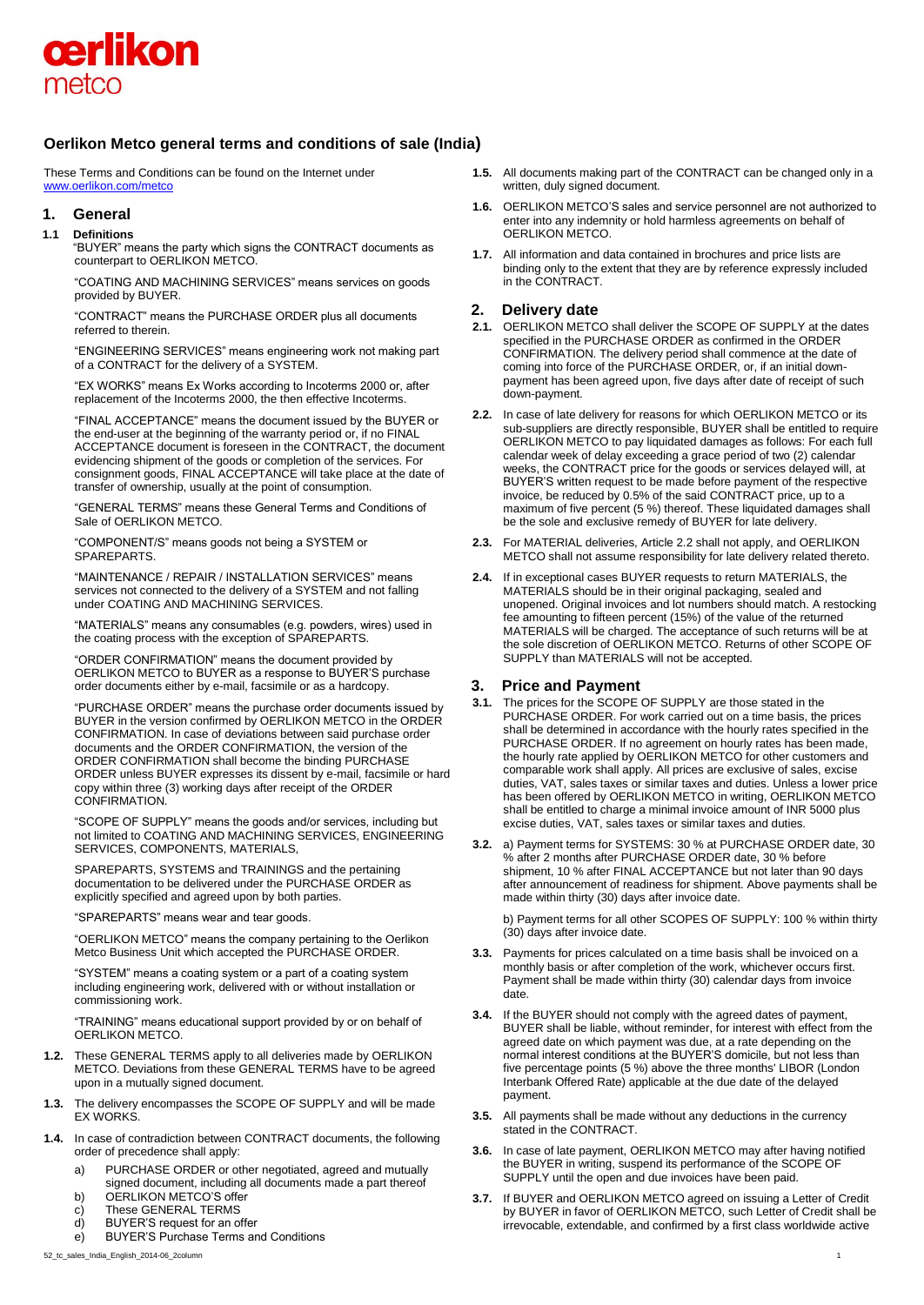

bank. Withdrawal of the money shall be against invoice and bill of lading or warehouse receipt.

# **4. Intellectual Property**

- **4.1.** BUYER shall provide the technical documentation (e.g. up-to-date drawings, descriptions, charts, instructions) which is necessary for the delivery of the SCOPE OF SUPPLY and is specified in the CONTRACT. BUYER confirms that BUYER is fully authorized to use (or have used) the technical documentation provided to OERLIKON METCO for the performance of the SCOPE OF SUPPLY by OERLIKON METCO or its sub-suppliers, respectively. In case BUYER would not be authorized to order said performance from OERLIKON METCO without violation of intellectual property rights of third parties, or if such right should be challenged, BUYER shall inform OERLIKON METCO without any delay. In this case, OERLIKON METCO shall stop the work until the approvals needed for the performance have been obtained.
- **4.2.** OERLIKON METCO shall not use technical documentation received from BUYER for any purpose other than to fulfill the CONTRACT.
- **4.3.** Any know-how, inventions, patents or copyrights or the like belonging to or provided by OERLIKON METCO and used for or developed in the course of the fulfillment of the CONTRACT by OERLIKON METCO shall remain OERLIKON METCO'S property, and no ownership shall be transferred to BUYER with respect to such know-how, inventions, patents and copyrights, independent of the hardware on which such know-how, inventions, patents or copyrights is made available (machinery, paper, electronic medium, etc.). However, BUYER shall be granted a limited right to use such know-how, invention, patents, copyright or the like for the operation, maintenance and repair of the SCOPE OF SUPPLY on a non-exclusive basis, which right shall **not** include the use of the said intellectual property for the reproduction of the SCOPE OF SUPPLY or parts thereof. If the SCOPE OF SUPPLY consists of ENGINEERING SERVICES, BUYER shall be permitted to use, on a non-exclusive basis, the documentation received for the purpose described in the PURCHASE ORDER. In case of doubt, ENGINEERING SERVICES provided for the development of a SYSTEM or COATING AND MACHINING SERVICES shall be deemed to be made available for the procurement of such goods or services from OERLIKON METCO.
- **4.4.** a) OERLIKON METCO warrants that the SCOPE OF SUPPLY and any part thereof, in the particular form sold by OERLIKON METCO, shall not infringe any intellectual property rights of third parties. In the event of any patent infringement relating to the said SCOPE OF SUPPLY, OERLIKON METCO may, in its sole discretion, procure the right to use the SCOPE OF SUPPLY without impairing its suitability, or modify or replace it so that it is rendered non-infringing. The obligations of OERLIKON METCO set forth herein are contingent upon (i) OERLIKON METCO receiving prompt written notice from BUYER of such infringement; (ii) OERLIKON METCO receiving assistance from BUYER in the defense; and (iii) the right of OERLIKON METCO to settle or defend.

b) This obligation of OERLIKON METCO shall not apply to (i) the SCOPE OF SUPPLY or part thereof which has been manufactured according to BUYER'S design, (ii) services performed by using BUYER'S documentation, (iii) the use of the SCOPE OF SUPPLY or any part thereof in conjunction with any other product in a combination not furnished by OERLIKON METCO as part of the SCOPE OF SUPPLY, (iv) products fabricated by using the SCOPE OF SUPPLY. As to any such equipment, service, product, part or use in such combination, OERLIKON METCO assumes no liability whatsoever for infringement of intellectual property rights of third parties, and BUYER shall indemnify OERLIKON METCO against any respective infringement claims. OERLIKON METCO shall co-operate with BUYER in the same manner as required by OERLIKON METCO under 4.4 a) (i) to (iii) herein above.

**4.5.** OERLIKON METCO'S copyrighted material shall not be copied by BUYER except for archiving purposes or to replace a defective copy.

## **5. Installation and site preparation**

- **5.1.** If installation services are a part of the SCOPE OF SUPPLY, it is the responsibility of the BUYER to prepare the site environmentally and to provide the required services, electrical wiring and conduit, dry compressed air and piping, gas supply and piping, tools for installation, water drain, permits, including work permits, licenses, approvals, etc. as well as whatever is required to uncrate and move the equipment into its location.
- **5.2.** BUYER also undertakes to maintain the facilities, upon which OERLIKON METCO'S personnel maybe required to enter, in a safe condition, and to comply with all applicable laws, statutes and regulations governing workplace health and safety, and to give OERLIKON METCO'S personnel all instructions necessary. OERLIKON

METCO shall make sure that its personnel will follow all instructions reasonably made by BUYER. The same applies vice versa in case BUYER'S personnel have to enter upon OERLIKON METCO'S facilities.

**5.3.** BUYER'S failure to comply with the obligations stated in Articles 5.1 and 5.2 above shall entitle OERLIKON METCO to either stop rendering its services, and/or postpone the delivery terms, and/or ask for additional charges for the lost time of its service personnel, such time to be calculated and charged in accordance with Articles 3.1 and 3.3 herein above.

## **6. Warranty**

Articles 6.1 through 6.7 contain specific warranties referring to various SCOPES OF SUPPLY. Only the warranty provision(s) referring to a specific SCOPE OF SUPPLY shall apply.

## **6.1 SYSTEMS and COMPONENTS**

OERLIKON METCO shall remedy any defect resulting from faulty materials or faulty workmanship. To the extent OERLIKON METCO is responsible for the design the same obligation applies to defects resulting from faulty design. If requested to do so by BUYER in writing, and as BUYER'S sole and exclusive remedy, OERLIKON METCO agrees to, at its sole option, either repair or replace the faulty parts of the SCOPE OF SUPPLY, or supply BUYER with non-defective SCOPE OF SUPPLY or part thereof. These remedies shall be provided for the defects notified to OERLIKON METCO during the warranty period under the conditions defined in Article 6.9 herein below and are granted for twelve (12) months.

#### **6.2 MATERIALS**

OERLIKON METCO warrants that when dispatched from OERLIKON METCO'S factory, all MATERIALS meet the specifications described in the respective product data sheet. If requested to do so by BUYER in writing, and as BUYER'S sole and exclusive remedy, OERLIKON METCO agrees to replace, at OERLIKON METCO'S own cost, any MATERIALS which do not meet the specifications described in the said product data sheet or which have been specifically agreed upon in the CONTRACT. These remedies shall be provided for the defects notified to OERLIKON METCO during the warranty period under the conditions defined in Article 6.9 herein below and are granted for two (2) months.

#### **6.3 COATING AND MACHINING SERVICES**

OERLIKON METCO shall remedy any defect resulting from not using the materials specified, or from faulty workmanship. OERLIKON METCC assumes no warranty or representation regarding the fitness of the coating or machining applied for the purpose for which the coated goods are intended to be used. If requested to do so by BUYER in writing, and as BUYER'S sole and exclusive remedy, OERLIKON METCO shall at its sole option repair the defective coating or machining or remove and reprocess it. These remedies shall be provided for the defects notified to OERLIKON METCO during the warranty period under the conditions defined in Article 6.9 herein below and are granted for six (6) months.

## **6.4 MAINTENANCE / REPAIR / INSTALLATION SERVICES**

OERLIKON METCO'S obligations consist of using proper care and skill in performing the work described in the CONTRACT and, if parts (SPAREPARTS or other parts) are supplied by OERLIKON METCO in connection with such SERVICES, to deliver parts, which are free of defects. If requested to do so by BUYER in writing, and as BUYER'S sole and exclusive remedy, OERLIKON METCO shall re-do any faulty service work at its own cost. Defects resulting from insufficient or inappropriate documentation delivered by BUYER shall be remedied at BUYER'S cost. These remedies shall be provided for the defects notified to OERLIKON METCO during the warranty period under the conditions defined in Article 6.9 herein below and are granted for six (6) months.

#### **6.5 SPAREPARTS**

OERLIKON METCO shall remedy any defect resulting from faulty materials or faulty workmanship. If requested to do so by BUYER in writing, and as BUYER'S sole and exclusive remedy, OERLIKON METCO agrees to, at its sole option, either repair or replace the faulty SPAREPARTS, or supply BUYER with non-defective SPAREPARTS. These remedies shall be provided for the defects notified to OERLIKON METCO during the warranty period under the conditions defined in Article 6.9 herein below and are granted for twelve (12) months except as otherwise agreed upon in the CONTRACT or as can normally be expected for such types of SPAREPARTS and the specific use, whichever time period is the shortest.

#### **6.6 ENGINEERING SERVICES**

OERLIKON METCO'S obligations consist of using proper care and skill in performing the work described in the CONTRACT. However, OERLIKON METCO does not provide any warranty for successful achievement of the results envisaged in the CONTRACT. If requested to do so by BUYER in writing, and as BUYER'S sole and exclusive remedy, OERLIKON METCO shall re-do any faulty service work at its own cost.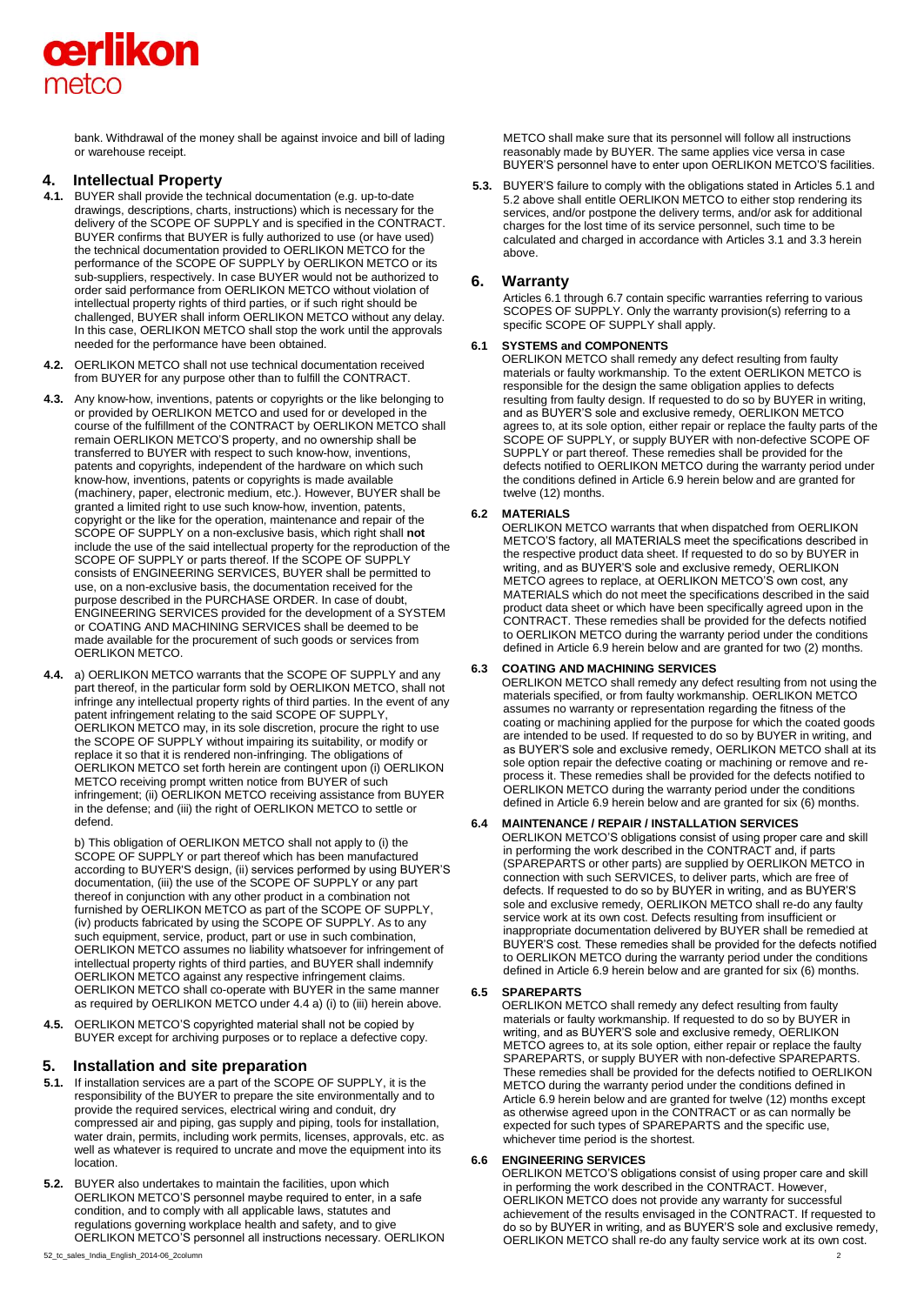# cerlikon metco

These remedies shall be provided for the faults notified to OERLIKON METCO during the warranty period under the conditions defined in Article 6.9 herein below and are granted for six (6) months.

#### **6.7 TRAINING**

OERLIKON METCO'S obligations consist of using proper care and skill in performing the TRAINING. OERLIKON METCO shall assume liability regarding correctness of the content communicated, orally or in writing, only to the extent that damages resulting from TRAINING are based on OERLIKON METCO'S gross negligence or willful misconduct.

#### **6.8 Performance Guarantee**

Unless explicitly specified in the CONTRACT, OERLIKON METCO shall not provide performance guarantees. If a performance guarantee has been agreed upon, it shall be fulfilled if the guaranteed values have been reached in a performance test, or, if no such test has been agreed upon, if the SCOPE OF SUPPLY goes into commercial operation. OERLIKON METCO'S liability for not reaching the guaranteed values, although the pre-conditions for which the BUYER or the end-user are responsible have been fulfilled, shall be limited to liquidated damages amounting to maximum ten percent (10 %) of the CONTRACT price for all SCOPE OF SUPPLY, except for SYSTEMS, for which OERLIKON METCO'S liability shall be limited to liquidated damages amounting to maximum five percent (5%) of the CONTRACT PRICE.

#### **6.9 General Conditions applicable to OERLIKON METCO'S Warranty**  a) Place where Warranty Work is executed

OERLIKON METCO reserves the right to require that the BUYER or the end-user returns the SCOPE OF SUPPLY or parts thereof to OERLIKON METCO'S production facility to provide proper warranty service. Regarding SYSTEMS, OERLIKON METCO shall use its best efforts to perform the warranty work at BUYER'S or end-user's facility, and as soon as reasonably practicable after receipt of written notification by the BUYER or the end-user. In case OERLIKON METCO requires that the BUYER or end-user returns the SYSTEM or part thereof to OERLIKON METCO'S facilities, OERLIKON METCO shall reimburse BUYER or enduser solely the costs paid for sea or land transportation, with the exclusion of any internal costs. Regarding COATING AND MACHINING SERVICES, OERLIKON METCO shall bear the costs for the corresponding repair or reprocessing work which occurs outside its works if it is not possible to carry out such repairs or reprocessing work in OERLIKON METCO'S works, or if this would involve unreasonable expenses. Such costs shall be borne to the extent that they are reasonable under the circumstances prevailing, and provided BUYER or end-user has obtained OERLIKON METCO'S prior written approval.

#### b) Start of Warranty Period

Unless otherwise agreed upon in writing, the warranty period for (i) SYSTEMS, COMPONENTS, and MAINTENANCE / REPAIR / INSTALLATION SERVICES starts at the date of FINAL ACCEPTANCE of the respective SCOPE OF SUPPLY, in any case not later than 90 days after announcement of readiness for shipment in case of delivery of goods, or completion of the services. FINAL AC-CEPTANCE shall not be deferred due to minor defects. For MATERIALS, COATING AND MACHINING SERVICES and SPARE PARTS the warranty period starts at the date of delivery EX WORKS.

#### c) Early termination of Warranty Period

The warranty periods stipulated in 6.1 through 6.7 above shall terminate if BUYER or a third party undertakes inappropriate or improper modification or repairs, or if the BUYER, in case of a defect, does not as soon as reasonably possible take all appropriate steps to mitigate damages and to notify OERLIKON METCO in writing of its obligation to remedy such defect.

#### d) Maximum Warranty Period

Any warranty period (including but not limited to new warranty periods for replaced, or repaired goods, or repeated services, and including cases when commencement of the warranty period is deferred, etc.) shall expire after adding half of the number of months of the original warranty period.

## e) Deliveries to Medical Industry

If the SCOPE OF SUPPLY is delivered for use in the medical industry such as but not limited to (i) COATING AND MACHINING SERVICES applied on medical devices, (ii) SYSTEMS, COMPONENTS, SPARE PARTS, MATERIALS used for the production of medical devices, (iii) MAINTENANCE/REPAIR/INSTALLATION SERVICES on SYSTEMS etc. as mentioned under (ii) herein before - OERLIKON METCO shall not assume any liability for biocompatibility, sterility or other requirements typically asked for in the medical industry. BUYER shall indemnify and hold OERLIKON METCO harmless from any and all claims made by third parties against OERLIKON METCO and shall make sure that BUYER'S insurance carriers shall waive their right of subrogation against OERLIKON METCO.

Excluded from OERLIKON METCO'S warranty and liability for defects are all deficiencies which cannot be proved to have their origin in bad material, faulty design (if applicable), or poor workmanship, e.g. for deficiencies resulting from normal wear and tear, improper maintenance, failure to observe the operating instructions or deficiencies resulting from other reasons beyond OERLIKON METCO'S control, including damages caused by erosion, corrosion or cavitation. Replaced parts shall become the property of OERLIKON METCO.

The BUYER or end-user shall at its own expense arrange for any dismantling and reassembly of equipment other than the dismantling and reassembly of the equipment pertaining to the SCOPE OF SUPPLY, to the extent that this is necessary to remedy the defect.

Total liquidated damages as described under Articles 2.2 and 6.8 above shall be limited to ten percent (10 %) of the CONTRACT Price.

OERLIKON METCO MAKES NO WARRANTY OR REPRESENTATION TO THE SCOPE OF SUPPLY OTHER THAN AS SPECIFIED IN THIS SECTION. ALL OTHER WARRANTIES, EXPRESS OR IMPLIED INCLUDING BUT NOT LIMITED TO THE IMPLIED WARRANTIES OF MERCHANTABILITY AND FITNESS FOR A PARTICULAR PURPOSE, ARE HEREBY DISCLAIMED.

## **6.10 Hazard Warning Responsibility**

BUYER and OERLIKON METCO acknowledge that each have respective obligations with respect to maintaining compliance with all safety and health related regulations concerning SCOPE OF SUPPLY. BUYER is familiar with the SCOPE OF SUPPLY and acknowledges its separate and independent knowledge of such risks, which are known in BUYER'S industry. BUYER shall maintain compliance with all safety and health related governmental requirements concerning SCOPE OF SUPPLY and shall take all reasonable and practical steps to inform, warn, and familiarize its employees, agents, contractors, and customers with all hazards associated therewith, including handling, shipment, storage, use, and disposal. BUYER assumes as to its employees, independent contractors, and subsequent purchasers of the SCOPE OF SUPPLY sold hereunder, all responsibility for all such necessary warnings or other precautionary measures. BUYER shall defend at its own expense, indemnify fully and hold harmless OERLIKON METCO and its parents, subsidiaries, and affiliates and its and their agents, officers, directors, employees, representatives, successors, and assigns from and against any and all liabilities, losses, damages, demands, claims, penalties, fines, actions, suits, legal, administrative or arbitration proceedings, judgments of any jurisdiction, costs and expenses (including, but not limited to, attorney's fees and related costs) arising out of or in any manner related to BUYER'S failure to provide necessary warnings or other precautionary measures in connection with the SCOPE OF SUPPLY sold hereunder.

## **7. Overall limitation of liability**

NOTWITHSTANDING ANYTHING TO THE CONTRARY IN THE CONTRACT, INCLUDING ALL DOCUMENTS MAKING PART THEREOF AND TO THE MAXIMUM EXTENT PERMITTED BY LAW, IN NO EVENT SHALL OERLIKON METCO BE LIABLE TO THE BUYER OR ITS CUSTOMER FOR ANY INDIRECT, PUNITIVE, SPECIAL INCIDENTAL OR CONSEQUENTIAL DAMAGES IN CONNECTION WITH THE CONTRACT, INCLUDING BUT NOT LIMITED TO, LOSS OF PROFITS OR INTERRUPTION OF PRODUCTION, LOSS OF OPPORTUNITY OR BUSINESS, DELAY IN DELIVERY (EXCEPT AS EXPRESSLY PROVIDED IN ARTICLE 2.2) HEREOF OR CLAIMS BY THE BUYER'S CUSTOMER FOR SUCH DAMAGES, WHETHER SUCH LIABILITY IS BASED ON CONTRACT, INDEMNITY, TORT (INCLUDING NEGLIGENCE), STATUTE OR ANY OTHER BASIS OF LEGAL LIABILITY. THE REMEDIES OF BUYER SET FORTH HEREIN ARE EXCLUSIVE, AND OERLIKON METCO'S LIABILITY WITH RESPECT TO ANY CONTRACT OR SALE OR ANYTHING DONE IN CONNECTION THEREWITH, WHETHER IN CONTRACT, TORT (INCLUDING NEGLIGENCE), UNDER ANY WARRANTY, STRICT LIABILITY OR OTHERWISE SHALL NOT EXCEED 100% OF THE PRICE OF THE CONTRACT, UNLESS CLAIMS ARISE DIRECTLY FROM GROSS NEGLIGENCE OR WILLFUL MISCONDUCT OF OERLIKON METCO.

#### **8. Export and other Governmental Documents**

- **8.1.** OERLIKON METCO undertakes to provide the documents required by the authorities at OERLIKON METCO'S place for the manufacturing and transportation EX WORKS of the SCOPE OF SUPPLY.
- **8.2.** BUYER undertakes to provide all other documents required, e.g. documents required by an authority at BUYER'S or BUYER'S customer's place, or the place where the SCOPE OF SUPPLY will be used.
- **8.3.** OERLIKON METCO, BUYER and BUYER'S customer shall support each other without undue delay if one party needs information or